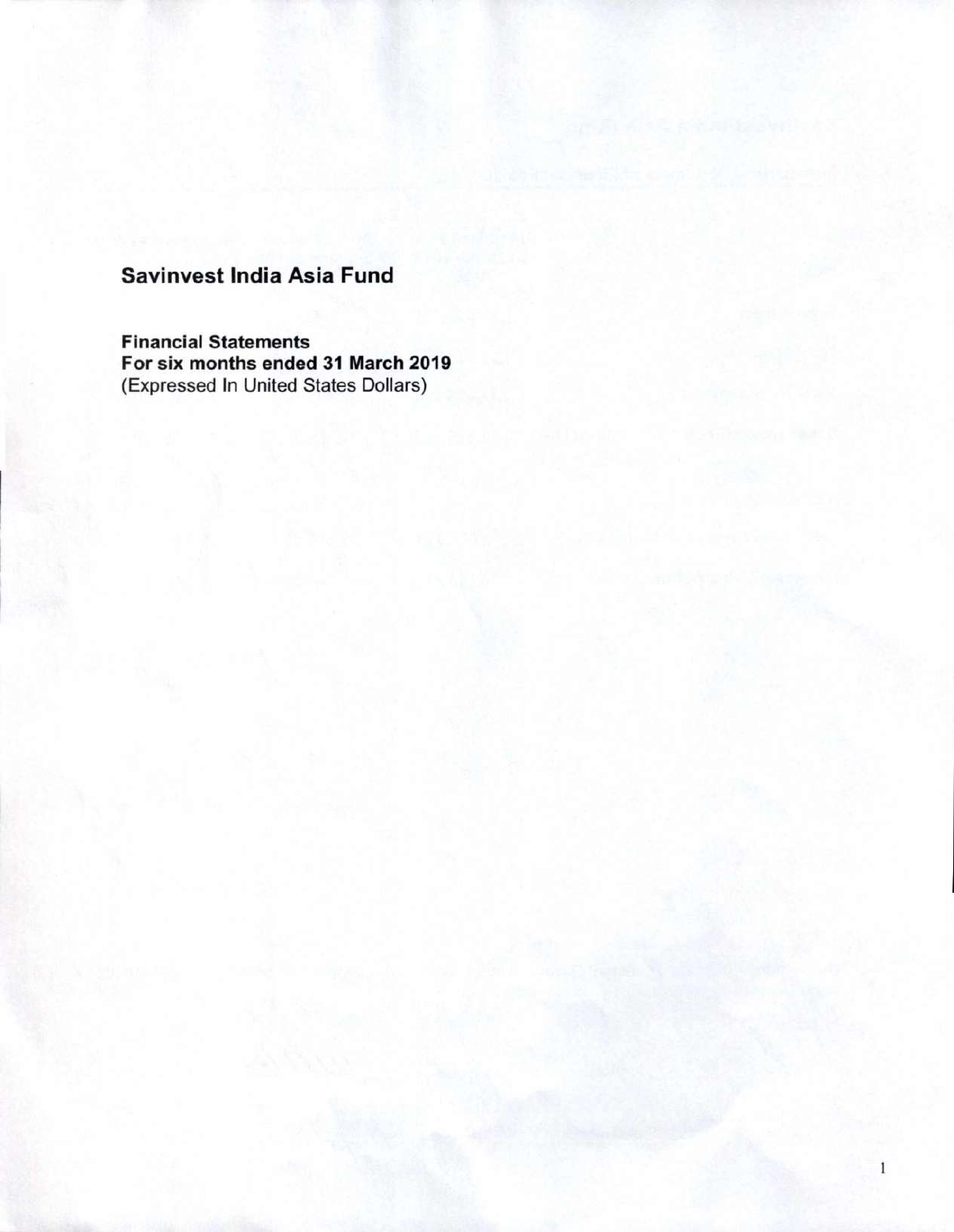#### **Summarised Statement of Financial Position**

|                                                    | <b>Unaudited as at</b><br>31 March 2019<br>US\$ | Audited as at<br>30 September 2018<br>US\$ | <b>Unaudited as at</b><br>31 March 2018<br>US\$ |
|----------------------------------------------------|-------------------------------------------------|--------------------------------------------|-------------------------------------------------|
| <b>Total Assets</b>                                | 11,399,436                                      | 12,699,060                                 | 12,884,284                                      |
| <b>Total Liabilities</b>                           | (97, 905)                                       | (430, 627)                                 | (225, 696)                                      |
| <b>Total Net Assets</b>                            | 11,301,531                                      | 12,268,433                                 | 12,658,588                                      |
| Net assets attributable to unit-holders 11,301,531 |                                                 | 12,268,433                                 | 12,658,588                                      |
| <b>Represented by:</b>                             |                                                 |                                            |                                                 |
| <b>Number of Participating units</b>               | 1,034,781                                       | 1,178,627                                  | 1,189,040                                       |
| Net Asset Value per unit                           | 10.9217                                         | 10.4091                                    | 10.6461                                         |

On 20<sup>th</sup> May 2019, the Trustee of Savinvest India Asia Fund authorised these financial statements for issue.

Trustee

und for Trustee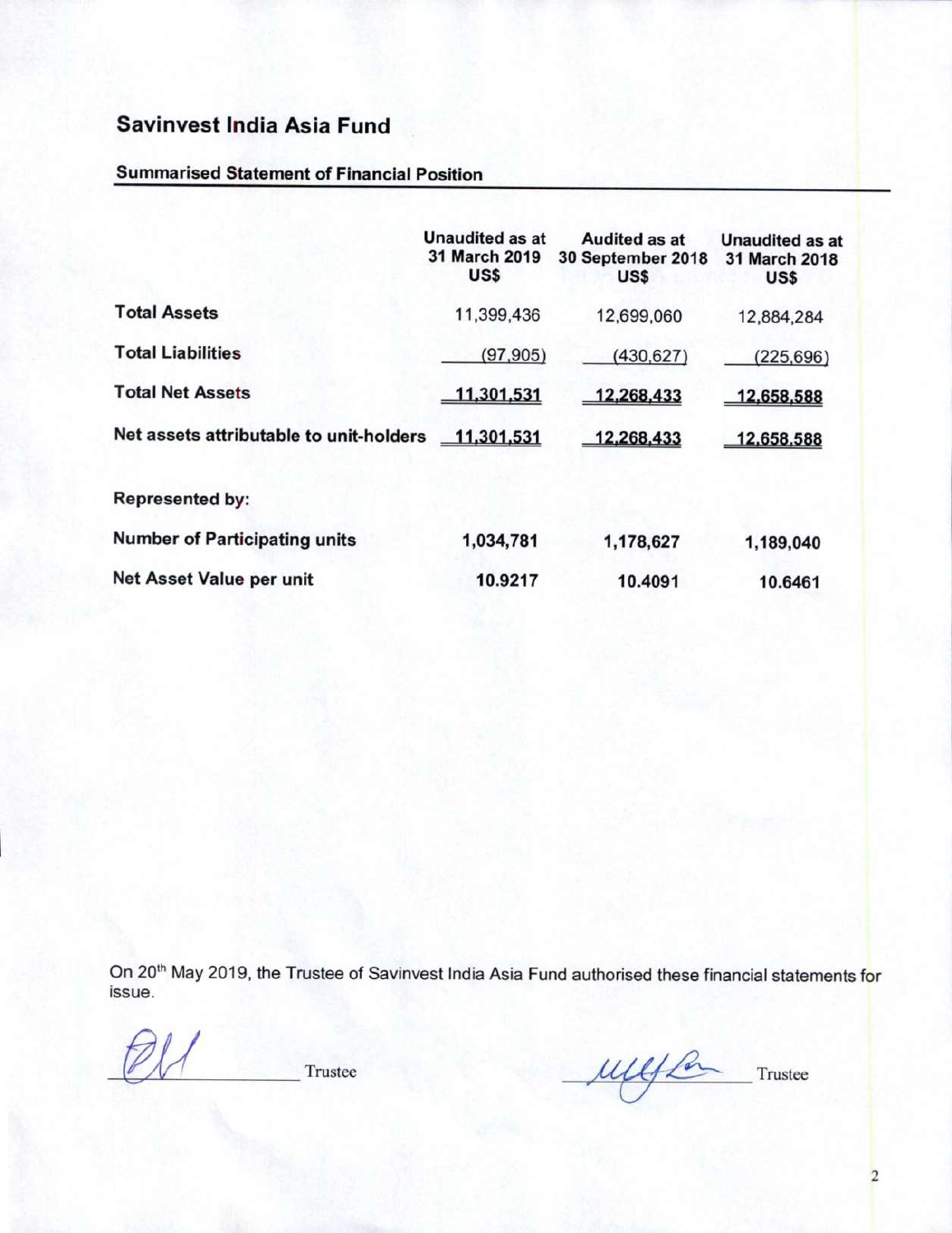### **Summarised Statement of Comprehensive Income**

|                                                        | <b>Unaudited for</b><br>6 months ended<br>31 March 2019<br>US\$ | <b>Audited for</b><br>12 months ended<br>30 September 2018<br>US\$ | <b>Unaudited for</b><br>6 months ended<br>31 March 2018<br>US\$ |
|--------------------------------------------------------|-----------------------------------------------------------------|--------------------------------------------------------------------|-----------------------------------------------------------------|
| Total operating income                                 | 712,529                                                         | 801,677                                                            | 863,137                                                         |
| Total operating expenses                               | (196, 908)                                                      | (463, 719)                                                         | (244, 190)                                                      |
| Operating gain for the period before<br>finance cost   | 515,621                                                         | 337,958                                                            | 618,947                                                         |
| <b>Finance Costs</b>                                   |                                                                 |                                                                    |                                                                 |
| Distribution of Income                                 |                                                                 |                                                                    |                                                                 |
| Net profit for the period after finance<br>cost        | 515,621                                                         | 337,958                                                            | 618,947                                                         |
| Increase in net assets attributable<br>to unit holders | 515,621                                                         | 337,958                                                            | 618,947                                                         |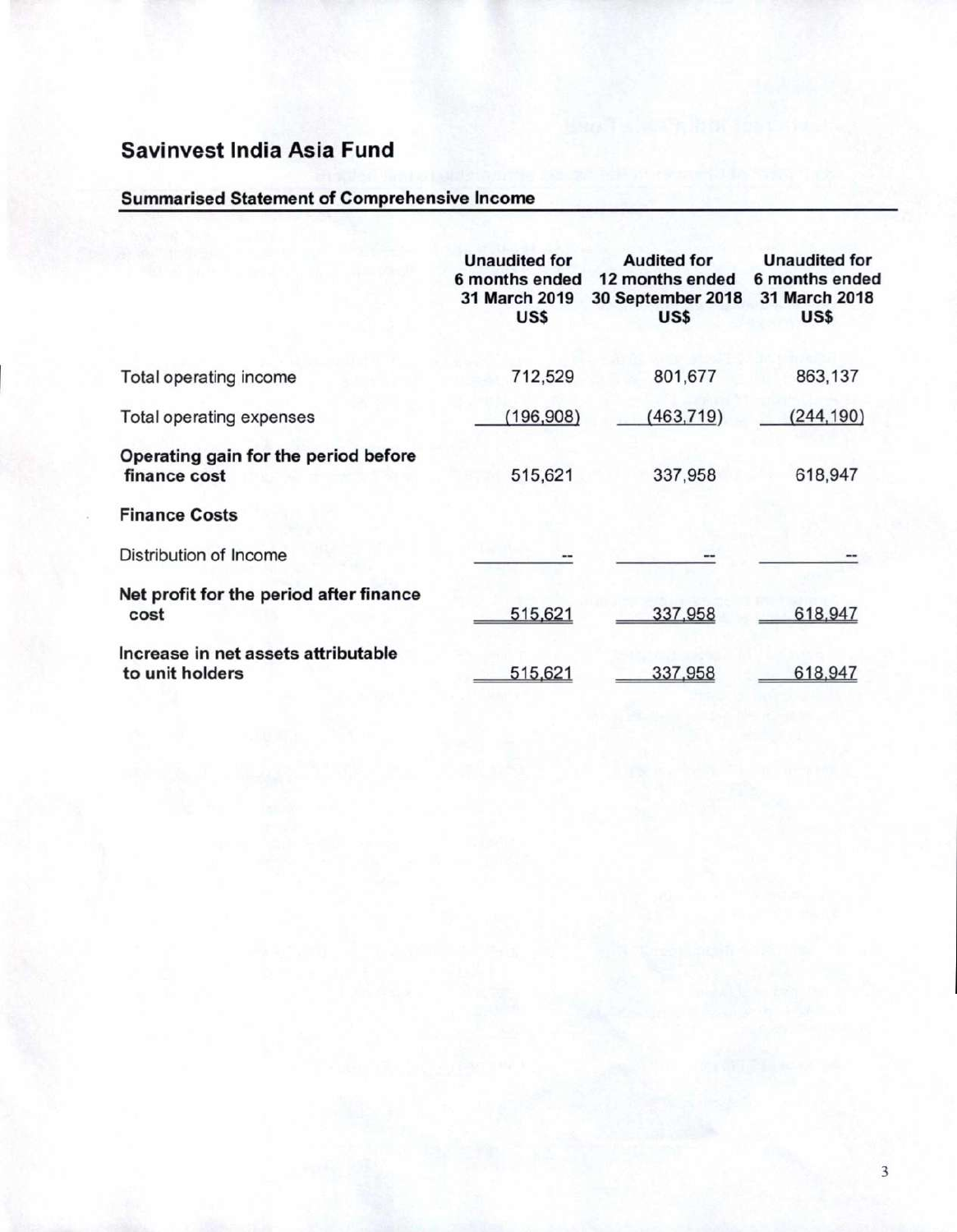## **Statement of Changes in Net Assets attributable to unit holders**

|                                                        | Number of<br>Units        | Capital<br><b>Account</b><br>US\$ | <b>Movement in</b><br>net assets<br>unit holders<br>US\$ | <b>Net Assets</b><br>attributable to attributable to<br>unit holders<br>US\$ |
|--------------------------------------------------------|---------------------------|-----------------------------------|----------------------------------------------------------|------------------------------------------------------------------------------|
| Unaudited for six months ended<br>31 March 2019        |                           |                                   |                                                          |                                                                              |
| Balance at 30 September 2018                           | 1,178,626                 | 14,139,912                        | (1,871,479)                                              | 12,268,433                                                                   |
| <b>Issue of Units</b>                                  | 174,340                   | 1,769,298                         |                                                          | 1,769,298                                                                    |
| Redemption of Units                                    | (318, 185)                | (3,251,821)                       |                                                          | (3,251,821)                                                                  |
| Increase in net assets attributable to<br>Unit-holders |                           | --                                | 515,621                                                  | 515,621                                                                      |
| Balance at 31 March 2019                               | 1,034,781                 | 12,657,389                        | (1, 355, 858)                                            | 11,301,531                                                                   |
|                                                        | Number of<br><b>Units</b> | Capital<br><b>Account</b><br>US\$ | <b>Movement</b> in<br>net assets<br>unit holders<br>US\$ | <b>Net Assets</b><br>attributable to attributable to<br>unit holders<br>US\$ |
| Audited for twelve months ended<br>30 September 2018   |                           |                                   |                                                          |                                                                              |
| Balance at 30 September 2017                           | 1,525,278                 | 17,935,210                        | (2,209,437)                                              | 15,725,773                                                                   |
| Issue of units                                         | 2,064                     | 22,715                            |                                                          | 22,715                                                                       |
| Redemption of units                                    | (348, 716)                | (3,818,013)                       |                                                          | (3,818,013)                                                                  |
| Increase in net assets attributable to<br>Unit-holders |                           |                                   | 337,958                                                  | 337,958                                                                      |
| Balance at 30 September 2018                           | 1,178,626                 | 14,139,912                        | (1,871,479)                                              | 12,268,433                                                                   |
|                                                        | Number of<br><b>Units</b> | Capital<br><b>Account</b><br>US\$ | <b>Movement</b> in<br>net assets<br>unit holders<br>US\$ | <b>Net Assets</b><br>attributable to attributable to<br>unit holders<br>US\$ |
| Unaudited for six months ended<br>31 March 2018        |                           |                                   |                                                          |                                                                              |
| Balance at 30 September 2017                           | 1,525,278                 | 17,935,210                        | (2,209,437)                                              | 15,725,773                                                                   |
| <b>Issue of Units</b>                                  | 1,696                     | 18,715                            |                                                          | 18,715                                                                       |
| <b>Redemption of Units</b>                             | (337, 934)                | (3,704,847)                       | --                                                       | (3,704,847)                                                                  |
| Increase in net assets attributable to<br>Unit-holders |                           |                                   | 618,947                                                  | 618,947                                                                      |
| Balance at 31 March 2018                               | 1,189,040                 | 14,249,078                        | (1,590,490)                                              | 12,658,588                                                                   |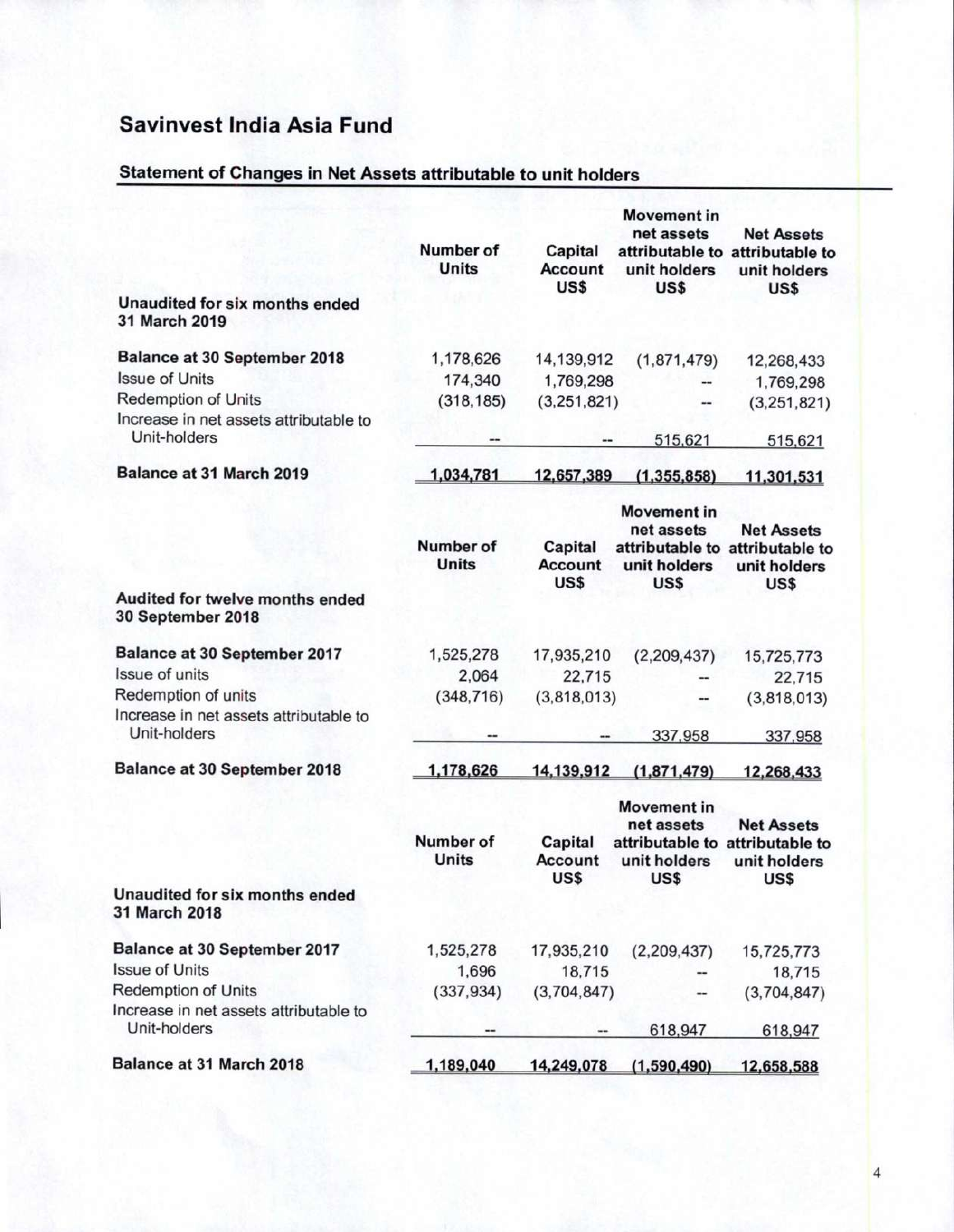### **Summarised Statement of Cash Flows**

|                                                         | <b>Unaudited for</b><br>6 months ended<br>31 March 2019<br>US\$ | <b>Audited for</b><br>12 months ended<br>30 September 2018<br>US\$ | <b>Unaudited for</b><br>6 months ended<br>31 March 2018<br>US\$ |
|---------------------------------------------------------|-----------------------------------------------------------------|--------------------------------------------------------------------|-----------------------------------------------------------------|
| Net cash inflow from operating activities               | 1,339,527                                                       | 3,382,571                                                          | 3,025,085                                                       |
| Net cash outflow from financing activities              | (1,482,523)                                                     | (3,795,298)                                                        | (3,686,132)                                                     |
| Net (decrease)/increase in cash and<br>cash equivalents | (142,996)                                                       | (412, 727)                                                         | (661, 047)                                                      |
| Cash and cash equivalents at beginning of year          | 403,037                                                         | 815,764                                                            | 815,764                                                         |
| Cash and cash equivalents at end of year                | 260,041                                                         | 403,037                                                            | 154,717                                                         |
| <b>Represented by:</b>                                  |                                                                 |                                                                    |                                                                 |
| Cash at bank<br>Money market accounts                   | 257,996<br>2,045                                                | 401,001<br>2,036                                                   | 152,690<br>2,027                                                |
|                                                         | 260.041                                                         | 403,037                                                            | 154,717                                                         |